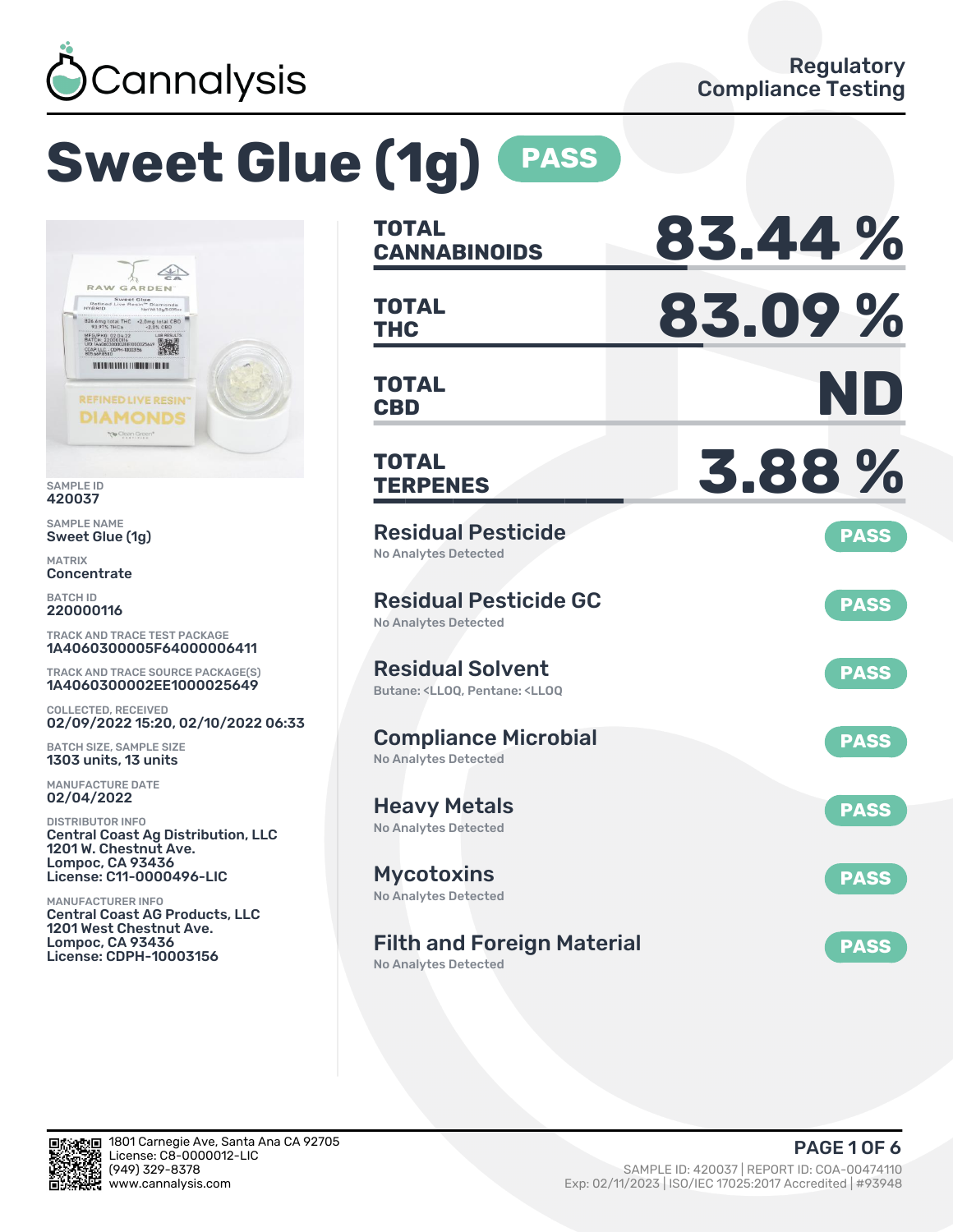

# CANNABINOID ANALYSIS

- Total THC,CBD value(s) have been decarboxylated.
- Total Cannabinoid value(s) have been decarboxylated.  $\mathbf{\Theta}$

| TOTAL THC:          | 830.9 mg/g (83.09 %), 830.9 mg per package |
|---------------------|--------------------------------------------|
| TOTAL CBD:          | ND.                                        |
| TOTAL CANNABINOIDS: | 834.4 mg/g (83.44 %)                       |

UNIT OF MEASUREMENT: Milligrams per Gram(mg/g)

| <b>ANALYTE</b>         | <b>RESULT</b>                           | LOD    | <b>LLOO</b> | <b>ANALYTE</b>   | <b>RESULT</b> | <b>LOD</b> | LLOO   |
|------------------------|-----------------------------------------|--------|-------------|------------------|---------------|------------|--------|
| <b>THCa</b>            | 944.9 mg/g (94.49 %)                    | 0.5000 | 1.0000      | CBDa             | ND.           | 0.5000     | 1.0000 |
| D9THC                  | $2.233 \text{ mg/g} (0.2233 \text{ %})$ | 0.5000 | 1.0000      | CBD              | <b>ND</b>     | 0.5000     | 1.0000 |
| D8THC                  | ND                                      | 0.5000 | 1.0000      | CBD <sub>v</sub> | <b>ND</b>     | 0.5000     | 1.0000 |
| <b>CBN</b>             | <b>ND</b>                               | 0.5000 | 1.0000      | CBCa             | <b>ND</b>     | 0.5000     | 1.0000 |
| THCva                  | 3.446 mg/g $(0.3446\%)$                 | 0.5000 | 1.0000      | <b>CBC</b>       | <b>ND</b>     | 0.5000     | 1.0000 |
| <b>THC<sub>v</sub></b> | <b>ND</b>                               | 0.5000 | 1.0000      | CBGa             | <b>ND</b>     | 0.5000     | 1.0000 |
| ExoTHC                 | $<$ 1 mg/g                              | 0.5000 | 1.0000      | <b>CBG</b>       | <b>ND</b>     | 0.5000     | 1.0000 |
| <b>CBL</b>             | <b>ND</b>                               | 0.5000 | 1.0000      |                  |               |            |        |
|                        |                                         |        |             |                  |               |            |        |

#### ADDITIONAL INFORMATION

| Method:              | SOP-TECH-001 | Sample Prepped: 02/10/2022 10:17  | Sample Approved: 02/10/2022 20:06  |  |
|----------------------|--------------|-----------------------------------|------------------------------------|--|
| Instrument: UPLC-DAD |              | Sample Analyzed: 02/10/2022 12:22 | Prep-Analytical Batch: 35418-29251 |  |

# TERPENE ANALYSIS

|  | TOTAL TERPENES: |
|--|-----------------|
|--|-----------------|

38.84 mg/g (3.884 %)

| UNIT OF MEASUREMENT: |  |
|----------------------|--|
|----------------------|--|

Milligrams per Gram(mg/g)

| <b>ANALYTE</b>          | <b>RESULT</b>                                                                                                                             | <b>LOD</b> | <b>LLOQ</b> | <b>ANALYTE</b>         | <b>RESULT</b>                                       | <b>LOD</b> | <b>LLOQ</b> |
|-------------------------|-------------------------------------------------------------------------------------------------------------------------------------------|------------|-------------|------------------------|-----------------------------------------------------|------------|-------------|
| 3-Carene                | ND.                                                                                                                                       | 1.000      | 2.500       | Alpha bisabolol        | <lloq< td=""><td>0.1000</td><td>0.5000</td></lloq<> | 0.1000     | 0.5000      |
| Alpha cedrene           | <b>ND</b>                                                                                                                                 | 1.000      | 2.500       | Alpha humulene         | 2.443 mg/g $(0.2443\%)$                             | 0.5000     | 1.000       |
| Alpha pinene            | 1.395 mg/g $(0.1395\%)$                                                                                                                   | 0.1000     | 1.000       | Alpha terpinene        | <b>ND</b>                                           | 0.5000     | 1.000       |
| Alpha terpineol         | <lloq< td=""><td>0.3260</td><td>0.6520</td><td>Beta caryophyllene</td><td>8.307 mg/g (0.8307 %)</td><td>0.5000</td><td>1.000</td></lloq<> | 0.3260     | 0.6520      | Beta caryophyllene     | 8.307 mg/g (0.8307 %)                               | 0.5000     | 1.000       |
| Beta myrcene            | 10.04 mg/g (1.004 %)                                                                                                                      | 0.5000     | 1.000       | Beta pinene            | <lloq< td=""><td>0.6070</td><td>1.214</td></lloq<>  | 0.6070     | 1.214       |
| Borneol                 | ND.                                                                                                                                       | 1.000      | 2.500       | Camphene               | <b>ND</b>                                           | 0.5000     | 1.000       |
| Camphor                 | <b>ND</b>                                                                                                                                 | 0.1000     | 0.5000      | Caryophyllene oxide ND |                                                     | 0.5000     | 2.500       |
| Cedrol                  | <b>ND</b>                                                                                                                                 | 0.5000     | 1.000       | Cis geraniol           | <b>ND</b>                                           | 1.000      | 2.500       |
| Cis nerolidol           | <b>ND</b>                                                                                                                                 | 2.500      | 5.000       | Eucalyptol             | <b>ND</b>                                           | 0.1000     | 0.5000      |
| Fenchol                 | <lloq< td=""><td>0.5000</td><td>1.000</td><td>Fenchone</td><td><lloq< td=""><td>0.1000</td><td>0.5000</td></lloq<></td></lloq<>           | 0.5000     | 1.000       | Fenchone               | <lloq< td=""><td>0.1000</td><td>0.5000</td></lloq<> | 0.1000     | 0.5000      |
| Gamma terpinene         | ND.                                                                                                                                       | 0.1000     | 0.5000      | Gamma terpineol        | <b>ND</b>                                           | 0.2090     | 0.5230      |
| Geranyl acetate         | <b>ND</b>                                                                                                                                 | 0.1000     | 0.5000      | Guaiol                 | <b>ND</b>                                           | 2.500      | 5.000       |
| Isoborneol              | <b>ND</b>                                                                                                                                 | 0.5000     | 1.000       | Isopulegol             | <b>ND</b>                                           | 2.500      | 5.000       |
| Limonene                | 6.879 mg/g (0.6879 %)                                                                                                                     | 0.5000     | 2.500       | Linalool               | 1.125 mg/g $(0.1125%)$                              | 0.5000     | 1.000       |
| Menthol                 | <b>ND</b>                                                                                                                                 | 1.000      | 2.500       | Ocimene 1              | <b>ND</b>                                           | 0.1550     | 0.3100      |
| Ocimene 2               | 2.671 mg/g (0.2671 %)                                                                                                                     | 0.3450     | 1.725       | P-cymene               | <b>ND</b>                                           | 0.5230     | 1.045       |
| P-mentha-1,5-diene ND   |                                                                                                                                           | 0.5000     | 1.000       | Pulegone               | <b>ND</b>                                           | 0.1000     | 0.5000      |
| Sabinene                | <b>ND</b>                                                                                                                                 | 0.5000     | 1.000       | Terpinolene            | 5.971 mg/g (0.5971 %)                               | 0.1000     | 0.5000      |
| Trans beta farnesene ND |                                                                                                                                           | 2.500      | 5.000       | Trans geraniol         | <b>ND</b>                                           | 0.5000     | 2.500       |
| Trans nerolidol         | <b>ND</b>                                                                                                                                 | 0.5000     | 2.500       | Valencene              | <b>ND</b>                                           | 0.5000     | 1.000       |
|                         |                                                                                                                                           |            |             |                        |                                                     |            |             |





1801 Carnegie Ave, Santa Ana CA 92705 License: C8-0000012-LIC

PAGE 2 OF 6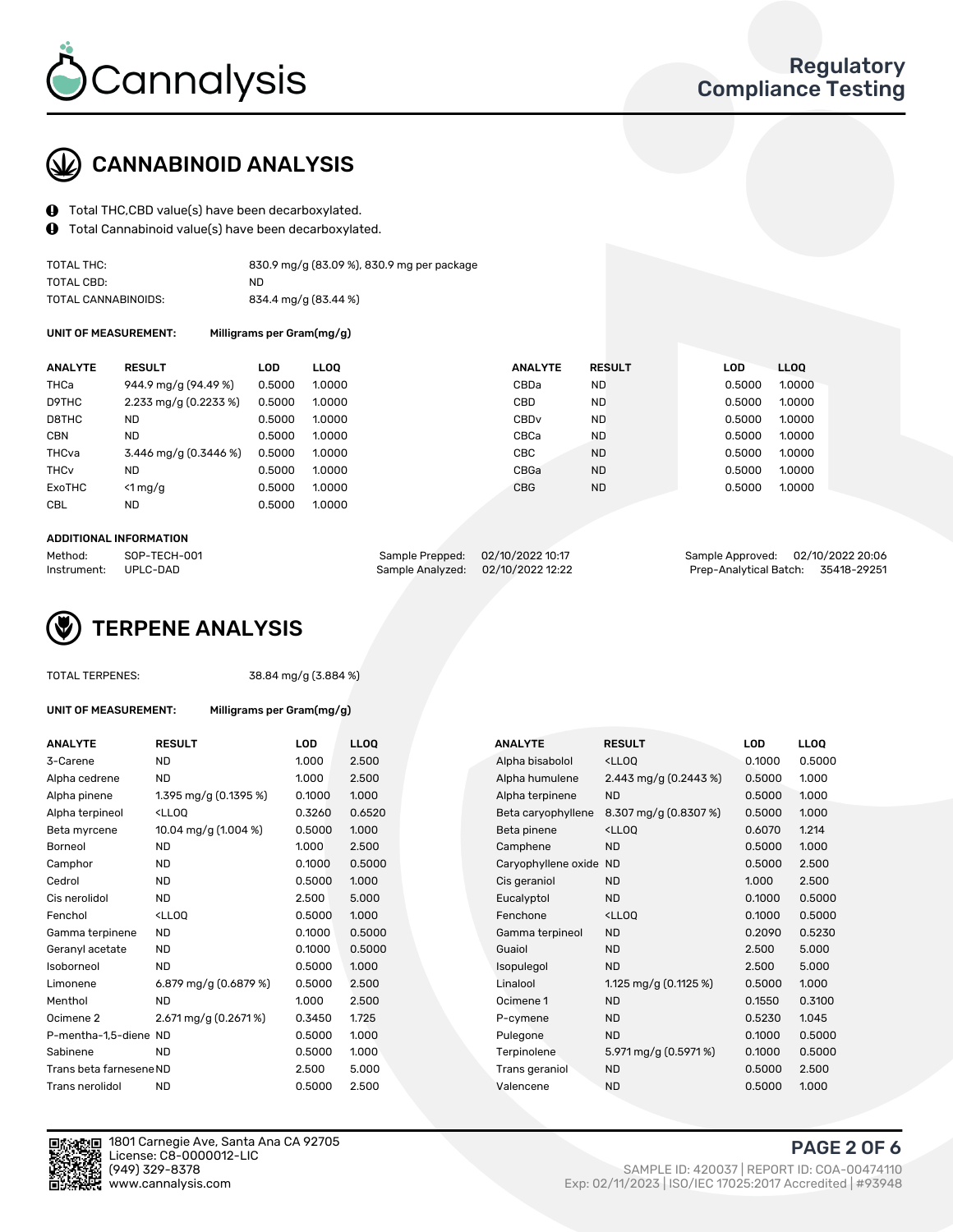

# Regulatory Compliance Testing

#### ADDITIONAL INFORMATION

Method: SOP-TECH-027 Sample Prepped: 02/10/2022 10:59 Sample Approved: 02/11/2022 09:07 Prep-Analytical Batch: 35415-29250



RESIDUAL PESTICIDE ANALYSIS PASS

UNIT OF MEASUREMENT: Micrograms per Gram(ug/g)

| <b>ANALYTE</b>    | <b>RESULT</b> | LOD    | LL <sub>OO</sub> | <b>ACTION LEVEL</b> |      | <b>ANALYTE</b>      | <b>RESULT</b> | <b>LOD</b> | <b>LLOQ</b> | <b>ACTION LEVEL</b> |      |
|-------------------|---------------|--------|------------------|---------------------|------|---------------------|---------------|------------|-------------|---------------------|------|
| Abamectin         | <b>ND</b>     | 0.0200 | 0.0400           | 0.1000              | Pass | Acephate            | <b>ND</b>     | 0.0200     | 0.0400      | 0.1000              | Pass |
| Acequinocyl       | <b>ND</b>     | 0.0200 | 0.0400           | 0.1000              | Pass | Acetamiprid         | <b>ND</b>     | 0.0200     | 0.0400      | 0.1000              | Pass |
| Aldicarb          | <b>ND</b>     | 0.0200 | 0.0400           | 0.0                 | Pass | Azoxystrobin        | <b>ND</b>     | 0.0200     | 0.0400      | 0.1000              | Pass |
| Bifenazate        | <b>ND</b>     | 0.0200 | 0.0400           | 0.1000              | Pass | <b>Bifenthrin</b>   | <b>ND</b>     | 0.0200     | 0.0400      | 3.000               | Pass |
| <b>Boscalid</b>   | <b>ND</b>     | 0.0200 | 0.0400           | 0.1000              | Pass | Carbarvl            | <b>ND</b>     | 0.0200     | 0.0400      | 0.5000              | Pass |
| Carbofuran        | <b>ND</b>     | 0.0200 | 0.0400           | 0.0                 | Pass | Chlorantraniliprole | <b>ND</b>     | 0.0200     | 0.0400      | 10.00               | Pass |
| Clofentezine      | <b>ND</b>     | 0.0200 | 0.0400           | 0.1000              | Pass | Coumaphos           | <b>ND</b>     | 0.0200     | 0.0400      | 0.0                 | Pass |
| Cyfluthrin        | <b>ND</b>     | 0.4000 | 1.000            | 2.000               | Pass | Cypermethrin        | <b>ND</b>     | 0.4000     | 1.000       | 1.000               | Pass |
| Daminozide        | <b>ND</b>     | 0.0200 | 0.0400           | 0.0                 | Pass | Diazinon            | <b>ND</b>     | 0.0200     | 0.0400      | 0.1000              | Pass |
| <b>Dichlorvos</b> | <b>ND</b>     | 0.0200 | 0.0400           | 0.0                 | Pass | Dimethoate          | <b>ND</b>     | 0.0200     | 0.0400      | 0.0                 | Pass |
| Dimethomorph      | <b>ND</b>     | 0.0200 | 0.0400           | 2.000               | Pass | <b>Ethoprophos</b>  | <b>ND</b>     | 0.0200     | 0.0400      | 0.0                 | Pass |
| Etofenprox        | <b>ND</b>     | 0.0200 | 0.0400           | 0.0                 | Pass | Etoxazole           | <b>ND</b>     | 0.0200     | 0.0400      | 0.1000              | Pass |
| Fenhexamid        | <b>ND</b>     | 0.0200 | 0.0400           | 0.1000              | Pass | Fenoxycarb          | <b>ND</b>     | 0.0200     | 0.0400      | 0.0                 | Pass |
| Fenpyroximate     | <b>ND</b>     | 0.0200 | 0.0400           | 0.1000              | Pass | Fipronil            | <b>ND</b>     | 0.0400     | 0.1000      | 0.0                 | Pass |
| Flonicamid        | <b>ND</b>     | 0.0200 | 0.0400           | 0.1000              | Pass | Fludioxonil         | <b>ND</b>     | 0.0200     | 0.0400      | 0.1000              | Pass |
| Hexythiazox       | <b>ND</b>     | 0.0200 | 0.0400           | 0.1000              | Pass | Imazalil            | <b>ND</b>     | 0.0200     | 0.0400      | 0.0                 | Pass |
| Imidacloprid      | <b>ND</b>     | 0.0200 | 0.0400           | 5.000               | Pass | Kresoxim methyl     | <b>ND</b>     | 0.0200     | 0.0400      | 0.1000              | Pass |
| Malathion         | <b>ND</b>     | 0.0200 | 0.0400           | 0.5000              | Pass | Metalaxyl           | <b>ND</b>     | 0.0200     | 0.0400      | 2.000               | Pass |
| Methiocarb        | <b>ND</b>     | 0.0200 | 0.0400           | 0.0                 | Pass | Methomyl            | <b>ND</b>     | 0.0200     | 0.0400      | 1.000               | Pass |
| Mevinphos         | <b>ND</b>     | 0.0200 | 0.0400           | 0.0                 | Pass | Myclobutanil        | <b>ND</b>     | 0.0200     | 0.0400      | 0.1000              | Pass |
| Naled             | <b>ND</b>     | 0.0200 | 0.0400           | 0.1000              | Pass | Oxamyl              | <b>ND</b>     | 0.0200     | 0.0400      | 0.5000              | Pass |
| Paclobutrazol     | <b>ND</b>     | 0.0200 | 0.0400           | 0.0                 | Pass | Permethrins         | <b>ND</b>     | 0.0400     | 0.1000      | 0.5000              | Pass |
| Phosmet           | <b>ND</b>     | 0.0200 | 0.0400           | 0.1000              | Pass | Piperonyl butoxide  | <b>ND</b>     | 0.0200     | 0.0400      | 3.000               | Pass |
| Prallethrin       | <b>ND</b>     | 0.0200 | 0.0400           | 0.1000              | Pass | Propiconazole       | <b>ND</b>     | 0.0200     | 0.0400      | 0.1000              | Pass |
| Propoxur          | <b>ND</b>     | 0.0200 | 0.0400           | 0.0                 | Pass | Pyrethrins          | <b>ND</b>     | 0.0200     | 0.0400      | 0.5000              | Pass |
| Pyridaben         | <b>ND</b>     | 0.0200 | 0.0400           | 0.1000              | Pass | Spinetoram          | <b>ND</b>     | 0.0200     | 0.0400      | 0.1000              | Pass |
| Spinosad          | <b>ND</b>     | 0.0300 | 0.0700           | 0.1000              | Pass | Spiromesifen        | <b>ND</b>     | 0.0200     | 0.0400      | 0.1000              | Pass |
| Spirotetramat     | <b>ND</b>     | 0.0200 | 0.0400           | 0.1000              | Pass | Spiroxamine         | <b>ND</b>     | 0.0200     | 0.0400      | 0.0                 | Pass |
| Tebuconazole      | <b>ND</b>     | 0.0200 | 0.0400           | 0.1000              | Pass | Thiacloprid         | <b>ND</b>     | 0.0200     | 0.0400      | 0.0                 | Pass |
| Thiamethoxam      | <b>ND</b>     | 0.0200 | 0.0400           | 5.000               | Pass | Trifloxystrobin     | <b>ND</b>     | 0.0200     | 0.0400      | 0.1000              | Pass |

### ADDITIONAL INFORMATION

Method: SOP-TECH-002 Sample Prepped: 02/10/2022 07:59 Sample Approved: 02/10/2022 14:16<br>Instrument: LC-MS/MS Sample Analyzed: 02/10/2022 07:59 Prep-Analytical Batch: 35410-29240 Prep-Analytical Batch: 35410-29240

PAGE 3 OF 6

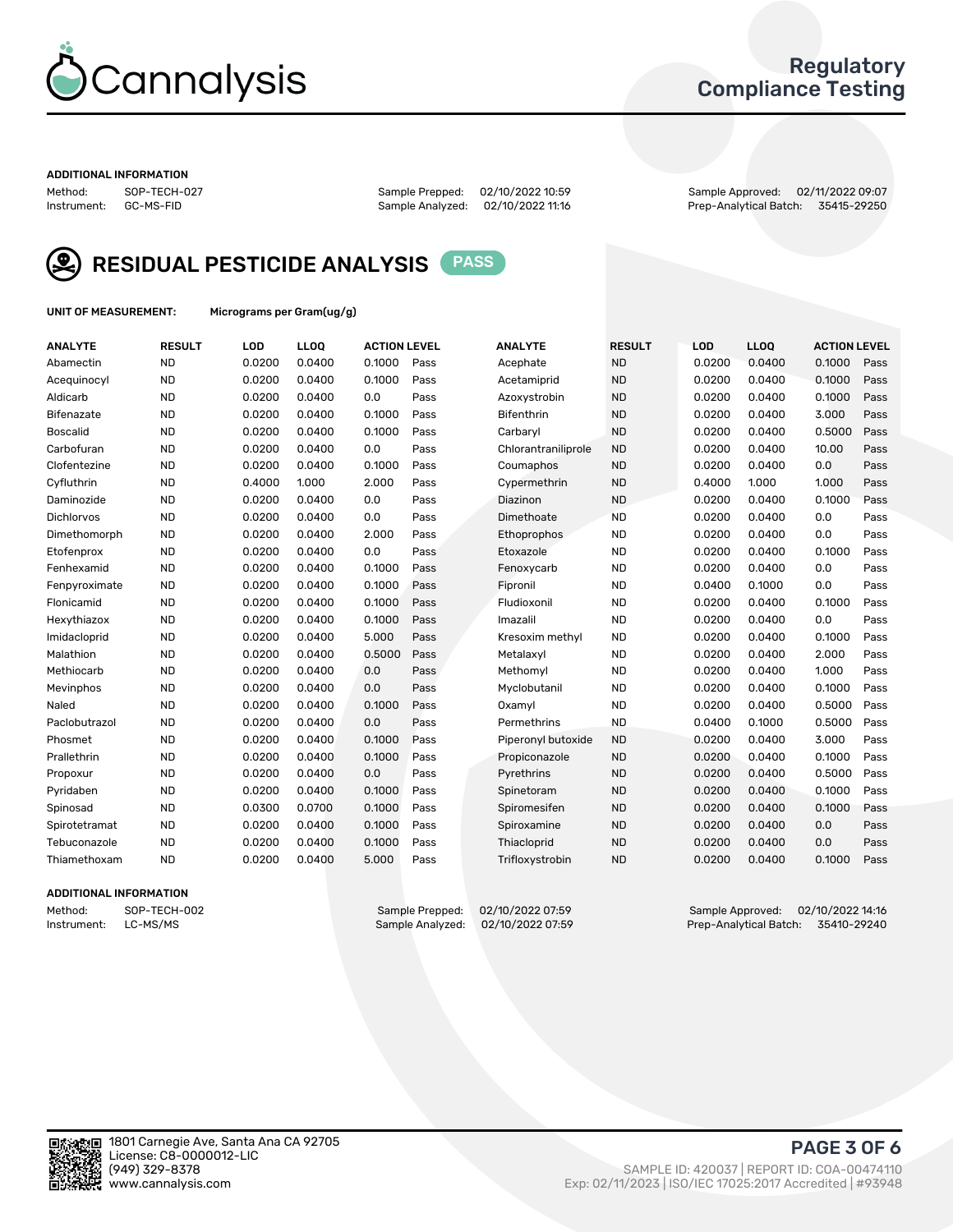

UNIT OF MEASUREMENT: Micrograms per Gram(ug/g)

# RESIDUAL PESTICIDE GC ANALYSIS PASS

| <b>ANALYTE</b>   | <b>RESULT</b>          | LOD    | <b>LLOO</b>      | <b>ACTION LEVEL</b> |      | <b>ANALYTE</b>   | <b>RESULT</b>          | LOD.             | <b>LLOO</b> | <b>ACTION LEVEL</b> |      |
|------------------|------------------------|--------|------------------|---------------------|------|------------------|------------------------|------------------|-------------|---------------------|------|
| Captan           | <b>ND</b>              | 0.1000 | 0.2000           | 0.7000              | Pass | Chlordane        | <b>ND</b>              | 0.0109           | 0.0136      | 0.0                 | Pass |
| Methyl parathion | <b>ND</b>              | 0.0400 | 0.1000           | 0.0                 | Pass | <b>PCNB</b>      | <b>ND</b>              | 0.0200           | 0.0400      | 0.1000              | Pass |
| Chlorfenapyr     | <b>ND</b>              | 0.0800 | 0.1000           | 0.0                 | Pass | Chlorpyrifos     | <b>ND</b>              | 0.0800           | 0.1000      | 0.0                 | Pass |
|                  |                        |        |                  |                     |      |                  |                        |                  |             |                     |      |
|                  | ADDITIONAL INFORMATION |        |                  |                     |      |                  |                        |                  |             |                     |      |
| Method:          | SOP-TECH-010           |        | Sample Prepped:  | 02/10/2022 07:58    |      | Sample Approved: |                        | 02/10/2022 13:22 |             |                     |      |
| Instrument:      | GC-MS/MS               |        | Sample Analyzed: | 02/10/2022 07:59    |      |                  | Prep-Analytical Batch: | 35411-29241      |             |                     |      |
|                  |                        |        |                  |                     |      |                  |                        |                  |             |                     |      |

# RESIDUAL SOLVENT ANALYSIS PASS

UNIT OF MEASUREMENT: Micrograms per Gram(ug/g)

| <b>ANALYTE</b>       | <b>RESULT</b>                                                                                                                                                       | LOD    | <b>LLOO</b> | <b>ACTION LEVEL</b> |      | <b>ANALYTE</b>           | <b>RESULT</b>                                                               | <b>LOD</b> | <b>LLOO</b> | <b>ACTION LEVEL</b> |      |
|----------------------|---------------------------------------------------------------------------------------------------------------------------------------------------------------------|--------|-------------|---------------------|------|--------------------------|-----------------------------------------------------------------------------|------------|-------------|---------------------|------|
| Acetone              | <b>ND</b>                                                                                                                                                           | 50.00  | 100.0       | 5000                | Pass | Acetonitrile             | <b>ND</b>                                                                   | 50.00      | 100.0       | 410.0               | Pass |
| Benzene              | <b>ND</b>                                                                                                                                                           | 0.5000 | 1.000       | 1.000               | Pass | <b>Butane</b>            | <lloo< td=""><td>50.00</td><td>100.0</td><td>5000</td><td>Pass</td></lloo<> | 50.00      | 100.0       | 5000                | Pass |
| Chloroform           | <b>ND</b>                                                                                                                                                           | 0.5000 | 1.000       | 1.000               | Pass | Ethanol                  | <b>ND</b>                                                                   | 50.00      | 100.0       | 5000                | Pass |
| <b>Ethyl Acetate</b> | <b>ND</b>                                                                                                                                                           | 50.00  | 100.0       | 5000                | Pass | <b>Ethyl Ether</b>       | <b>ND</b>                                                                   | 50.00      | 100.0       | 5000                | Pass |
| Ethylene oxide       | <b>ND</b>                                                                                                                                                           | 0.5000 | 1.000       | 1.000               | Pass | Heptane                  | <b>ND</b>                                                                   | 50.00      | 100.0       | 5000                | Pass |
| Hexane               | <b>ND</b>                                                                                                                                                           | 50.00  | 100.0       | 290.0               | Pass | <b>Isopropyl Alcohol</b> | <b>ND</b>                                                                   | 50.00      | 100.0       | 5000                | Pass |
| Methanol             | <b>ND</b>                                                                                                                                                           | 50.00  | 100.0       | 3000                | Pass | Methylene chloride       | <b>ND</b>                                                                   | 0.5000     | 1.000       | 1.000               | Pass |
| Pentane              | <lloo< td=""><td>50.00</td><td>100.0</td><td>5000</td><td>Pass</td><td>Propane</td><td><b>ND</b></td><td>50.00</td><td>200.0</td><td>5000</td><td>Pass</td></lloo<> | 50.00  | 100.0       | 5000                | Pass | Propane                  | <b>ND</b>                                                                   | 50.00      | 200.0       | 5000                | Pass |
| Toluene              | <b>ND</b>                                                                                                                                                           | 50.00  | 100.0       | 890.0               | Pass | Xvlenes                  | <b>ND</b>                                                                   | 50.08      | 100.0       | 2170                | Pass |
| Trichloroethylene    | <b>ND</b>                                                                                                                                                           | 0.5000 | 1.000       | 1.000               | Pass | 1.2-Dichloroethane       | <b>ND</b>                                                                   | 0.5000     | 1.000       | 1.000               | Pass |
|                      |                                                                                                                                                                     |        |             |                     |      |                          |                                                                             |            |             |                     |      |

### ADDITIONAL INFORMATION

Method: SOP-TECH-021 Sample Prepped: 02/10/2022 13:47 Sample Approved: 02/11/2022 12:26<br>Instrument: HS-GC-MS/FID Sample Analyzed: 02/10/2022 13:50 Prep-Analytical Batch: 35429-29253

Prep-Analytical Batch: 35429-29253



UNIT OF MEASUREMENT: Cycle Threshold (Ct)

| <b>ANALYTE</b>                        | <b>RESULT</b>          | LOD   | <b>LLOO</b> | <b>ACTION LEVEL</b> |                  | <b>ANALYTE</b> | <b>RESULT</b> | LOD              | <b>LLOO</b>      |     | <b>ACTION LEVEL</b> |
|---------------------------------------|------------------------|-------|-------------|---------------------|------------------|----------------|---------------|------------------|------------------|-----|---------------------|
| A.fumigatus                           | <b>ND</b>              | 33.00 | 0.0         | 0.0                 | Pass             | A. flavus      | <b>ND</b>     | 33.00            | 0.0              | 0.0 | Pass                |
| A. niger                              | <b>ND</b>              | 33.00 | 0.0         | 0.0                 | Pass             | A. terreus     | <b>ND</b>     | 33.00            | 0.0              | 0.0 | Pass                |
| <b>STEC</b>                           | <b>ND</b>              | 33.00 | 0.0         | 0.0                 | Pass             | Salmonella spp | <b>ND</b>     | 33.00            | 0.0              | 0.0 | Pass                |
|                                       | ADDITIONAL INFORMATION |       |             |                     |                  |                |               |                  |                  |     |                     |
| SOP-TECH-016, SOP-TECH-022<br>Method: |                        |       |             | Sample Prepped:     | 02/11/2022 07:11 |                |               | Sample Approved: | 02/11/2022 12:53 |     |                     |

Instrument: qPCR Sample Analyzed: 02/11/2022 07:13 Prep-Analytical Batch: 35436-29265

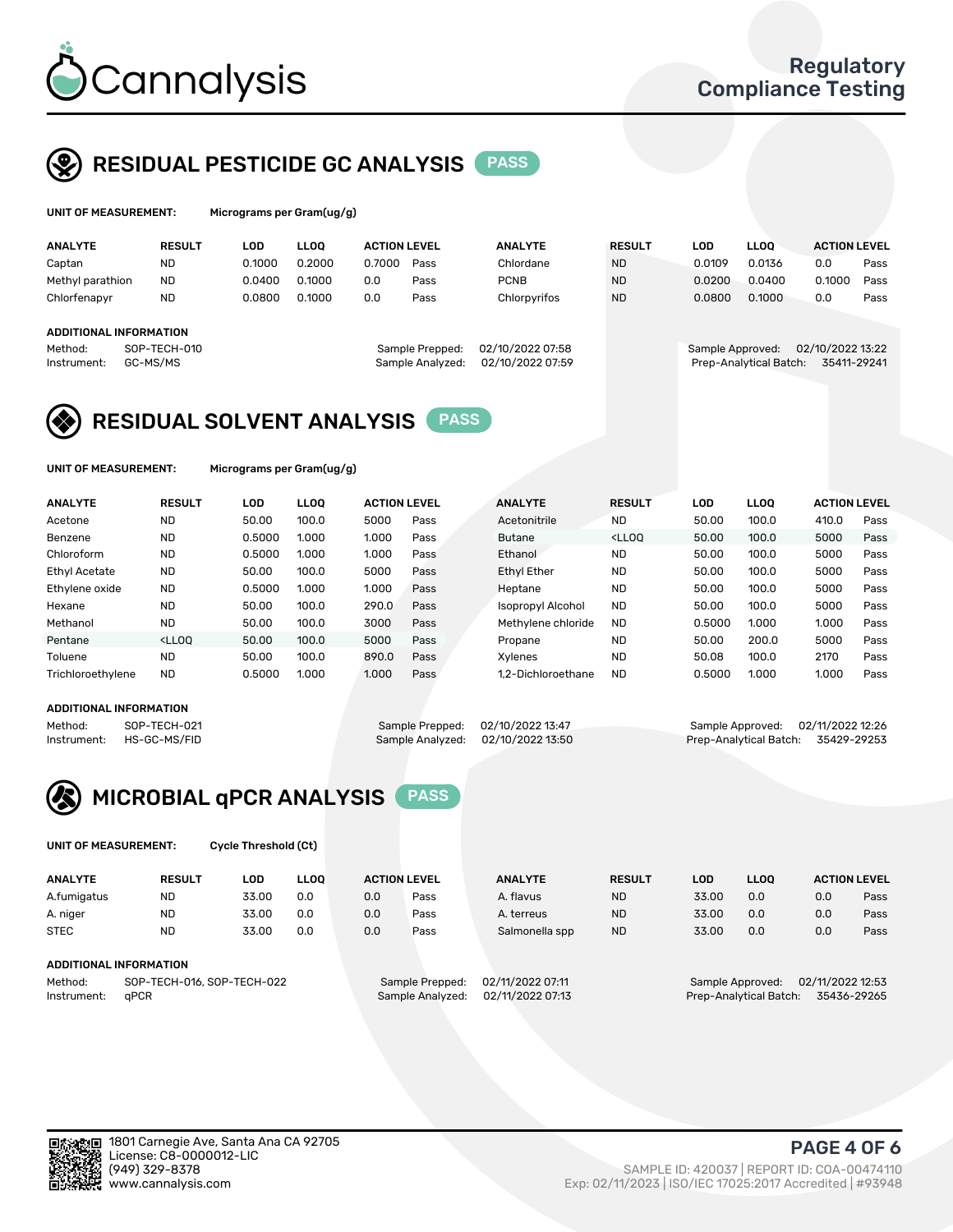



| UNIT OF MEASUREMENT:                                    |                        |                                | Micrograms per Gram(ug/g) |                     |                                     |                                      |               |                  |                        |                                 |      |  |  |  |
|---------------------------------------------------------|------------------------|--------------------------------|---------------------------|---------------------|-------------------------------------|--------------------------------------|---------------|------------------|------------------------|---------------------------------|------|--|--|--|
| <b>ANALYTE</b>                                          | <b>RESULT</b>          | <b>LOD</b>                     | <b>LLOO</b>               | <b>ACTION LEVEL</b> |                                     | <b>ANALYTE</b>                       | <b>RESULT</b> | <b>LOD</b>       | <b>LLOO</b>            | <b>ACTION LEVEL</b>             |      |  |  |  |
| Arsenic                                                 | <b>ND</b>              | 0.0120                         | 0.1000                    | 0.2000              | Pass                                | Cadmium                              | <b>ND</b>     | 0.0072           | 0.0500                 | 0.2000                          | Pass |  |  |  |
| Lead                                                    | <b>ND</b>              | 0.0068                         | 0.0500                    | 0.5000              | Pass                                | Mercury                              | <b>ND</b>     | 0.0060           | 0.0500                 | 0.1000                          | Pass |  |  |  |
| <b>ADDITIONAL INFORMATION</b><br>Method:<br>Instrument: | SOP-TECH-013<br>ICP-MS |                                |                           |                     | Sample Prepped:<br>Sample Analyzed: | 02/10/2022 10:17<br>02/10/2022 10:20 |               | Sample Approved: | Prep-Analytical Batch: | 02/10/2022 19:04<br>35416-29249 |      |  |  |  |
|                                                         |                        | <b>MYCOTOXINS ANALYSIS</b>     |                           | <b>PASS</b>         |                                     |                                      |               |                  |                        |                                 |      |  |  |  |
| UNIT OF MEASUREMENT:                                    |                        | Micrograms per Kilogram(ug/kg) |                           |                     |                                     |                                      |               |                  |                        |                                 |      |  |  |  |

| <b>ANALYTE</b>         | <b>RESULT</b> | LOD   | <b>LLOO</b> | <b>ACTION LEVEL</b> |      | <b>ANALYTE</b> | <b>RESULT</b> | LOD   | <b>LLOO</b> | <b>ACTION LEVEL</b> |      |
|------------------------|---------------|-------|-------------|---------------------|------|----------------|---------------|-------|-------------|---------------------|------|
| Aflatoxin B1           | <b>ND</b>     | 1.000 | 2.000       |                     | N/A  | Aflatoxin B2   | <b>ND</b>     | 2.000 | 5.000       |                     | N/A  |
| Aflatoxin G1           | <b>ND</b>     | 2.000 | 5.000       |                     | N/A  | Aflatoxin G2   | ND            | 2.000 | 5.000       |                     | N/A  |
| Total Aflatoxins       | <b>ND</b>     | 10.00 | 14.00       | 20.00               | Pass | Ochratoxin A   | <b>ND</b>     | 1.000 | 2.000       | 20.00               | Pass |
|                        |               |       |             |                     |      |                |               |       |             |                     |      |
| ADDITIONAL INFORMATION |               |       |             |                     |      |                |               |       |             |                     |      |

Method: SOP-TECH-020 Sample Prepped: 02/10/2022 13:49 Sample Approved: 02/11/2022 11:30 Instrument: LC-MS/MS Sample Analyzed: 02/10/2022 14:14 Prep-Analytical Batch: 35424-29257

#### FILTH & FOREIGN MATERIAL ANALYSIS PASS Q

UNIT OF MEASUREMENT: Filth and Foreign Matter (%, #/3g)

| <b>ANALYTE</b>                | <b>RESULT</b>                     | LOD | <b>LLOO</b> | <b>ACTION LEVEL</b> |                                     | <b>ANALYTE</b>                       | <b>RESULT</b> | LOD | <b>LLOO</b>                                | <b>ACTION LEVEL</b>             |      |
|-------------------------------|-----------------------------------|-----|-------------|---------------------|-------------------------------------|--------------------------------------|---------------|-----|--------------------------------------------|---------------------------------|------|
| IF RH ME                      | <b>ND</b>                         | 0.0 | 0.0         | 1.000               | Pass                                | <b>IFM</b>                           | <b>ND</b>     | 0.0 | 0.0                                        | 25.00                           | Pass |
| Mold                          | <b>ND</b>                         | 0.0 | 0.0         | 25.00               | Pass                                | <b>SSCD</b>                          | <b>ND</b>     | 0.0 | 0.0                                        | 25.00                           | Pass |
| <b>ADDITIONAL INFORMATION</b> |                                   |     |             |                     |                                     |                                      |               |     |                                            |                                 |      |
| Method:<br>Instrument:        | SOP-TECH-009<br>Visual Inspection |     |             |                     | Sample Prepped:<br>Sample Analyzed: | 02/10/2022 09:41<br>02/10/2022 09:41 |               |     | Sample Approved:<br>Prep-Analytical Batch: | 02/10/2022 09:42<br>35414-29246 |      |



PAGE 5 OF 6